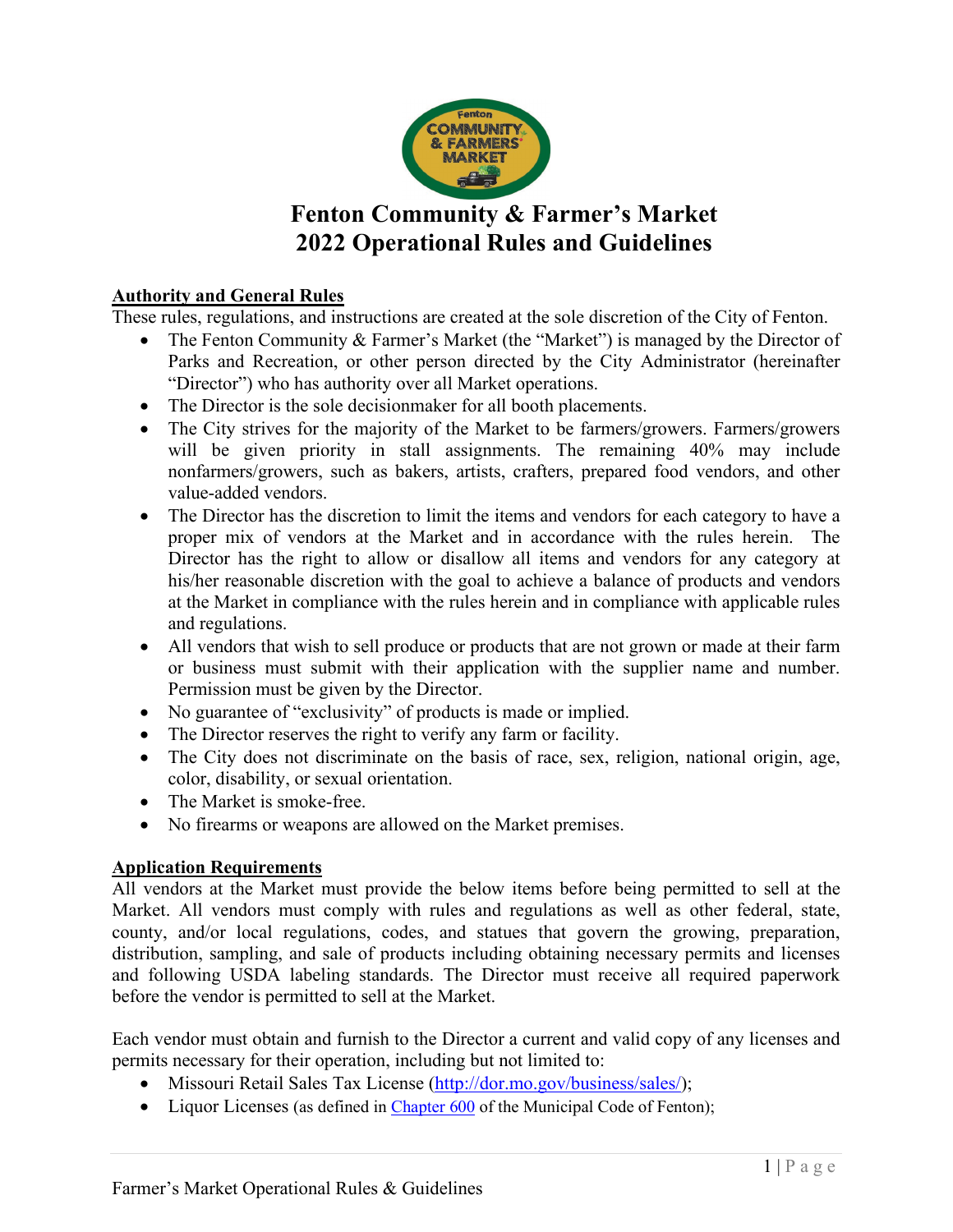- Applicable County and/or Missouri permits or licenses for the specific products to be sold at the Market;
- St. Louis County Health requires all vendors to have a Farmers' Market Vendor Permit and/or Farmers' Market Food Establishment Permit:
	- http://www.stlouisco.com/HealthandWellness/FoodandResturants;
- Proof of General/Product Liability Insurance for food/produce vendors;
- Proof of Vehicle Liability Insurance (required to operate a vehicle within the Market);
- Completed Vendor Application Form (all items to be sold at the Market must be listed on Vendor Application); and
- Acknowledge and Sign Hold Harmless Agreement.

# **Certain Vendors Must Provide the Following with Application:**

- Refer to the St. Louis County Farmers' Market Guidelines, Vendor Resources or go to http://www.stlouisco.com/HealthlandWellness/FoodandRestaurants for a comprehensive understanding of what permits are each vendor's responsibility.
- Document of verification from an Approved Facility.
- Egg license from the Missouri Department of Agriculture. Applications are available at http://mda.mo.gov/weights/device/egglic.php
- All scales used by vendors must be certified by the Dept. of Agriculture and the Approval seal of Weights and Measures be displayed on scales. Noncertified scales are not allowed to be used at Market. Guidelines can be found at http://agriculture.mo.gov/weights/
- A high-quality photograph of each item intended to be sold needs to be submitted with the application. Only items listed on the application and approved by the Director are allowed to be sold.

# **Not-for-Profit Organizations/Health Related Community Groups/Community Businesses**

- One space will be available free of charge for educational activities relating to sustainable agriculture or non-profit, community, or health related groups. This space will be made on a first-come, first serve basis, but must be approved by the Director and booked in advance.
- Not-for-Profit organizations must provide proof of their not-for-profit status.
- Not-for-Profit organizations requesting to sell handcrafted items, baked goods, or packaged foods must comply with all standards and requirements listed above.
- To distribute literature, register individuals, or take a survey, a vendor in this category must have expressed written consent from the Director.
- No soliciting or receiving of donations is permitted.

Permits are processed at the South County DOH Office, 4562 Lemay Ferry Rd., St. Louis, MO 63129. 314-615-4033 (office). Representative Emily Birchler *EBirchler@stlouisco.com*

# **Rental and Payment**

A "vendor" is anyone renting space on Market day.

- No vendor shall assign, sublet, or sell their assigned space to another.
- Payment of all fees is to be paid by check, money order to "City of Fenton" or (Master card/Visa /Discover also accepted) and shall be submitted with the application.
- Any vendor writing a bad check will be charged a \$25.00 fee per bad check and future checks will not be accepted.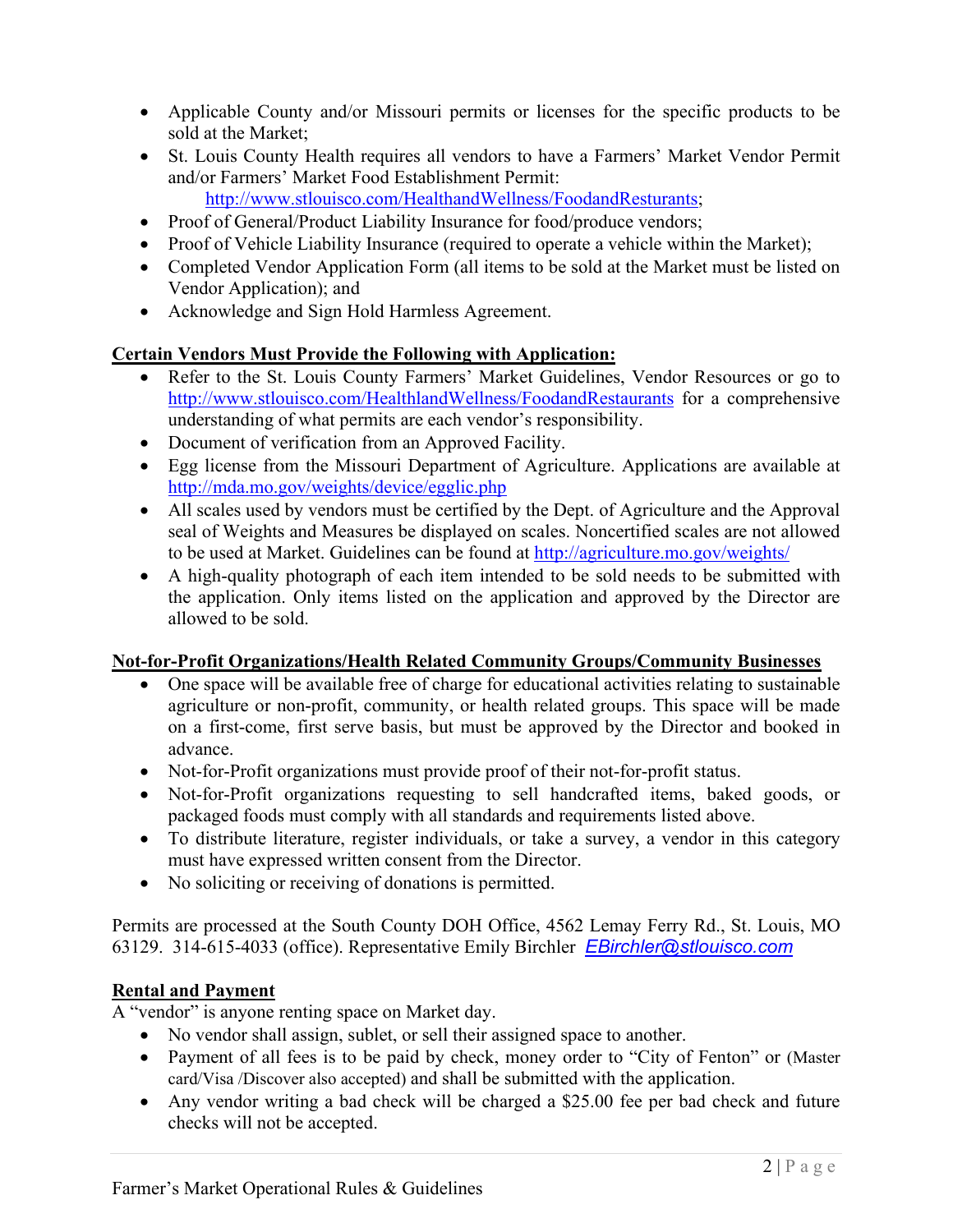- Bad check fees must be paid in full by money order prior to renting future space. The Director will collect all fees.
- If a vendor cannot attend the Market, the vendor must give a 48-hour written notice to the Director. If a cancellation is not received by the Director, the vendor will be considered a "no-show" and will lose the pre-paid fee. Pre-paid full season/half season fees for missed Market days cannot be refunded.

#### **Setup and Takedown Guidelines**

- The Market is under Olde Towne Fenton Pavilion, 200 Gravois Road, Fenton, MO 63026. We will provide a 10' X 10' space. Half stall spaces are available on limited basis and are 5' X 10'. Electric and water access is provided. Please note that tables and chairs are NOT provided.
- Market operation is "rain or shine". The Market only closes if there is severe or damaging weather.
- Market setup begins at 7:00 a.m. on Market day and should be finished at 7:45 a.m. No driving on the Market site after 7:45 a.m.
- The Market will be open to the general public between 8:00 a.m. to 12:00 p.m. A bell will ring to start and end the Market. The vendor shall not sell any item before 8:00 a.m.
- Vendors must agree to sell for the entire Market day and are asked not to leave before close of the Market. If there is an emergency, see the Market Manager to address.
- Weekly vendors must wait to unload until a Market booth is assigned.
- Once unloaded inside the Market, a vendor must IMMEDIATELY move his/her vehicle to the designated parking area for the remainder of the Market. Any exceptions are at the discretion of the Market Manager.
- Nothing can encroach upon aisle space, common areas, fire lanes, or neighboring spaces. Any exception to this policy will be at the discretion of the Market Manager.
- At no time should vehicles be parked in the fire lane, on curbs, brick area, or block any drive lane, entrance, or exit to the Market.
- Vendor cleanup will occur between the hours of 12:00 p.m. and 1:00 p.m.
- Complete evacuation of the Market shall be completed by 1:00 p.m.

# **Stall Standards**

- Merchandise/product is to be displayed within the confines of the assigned stall. If using a canopy, it must be properly secured and weighted down.
- Vendors must keep the vicinity in and around their selling area clean and orderly at all times. Vendors must keep all spare stock, packing materials, cardboard boxes, and bags in an orderly fashion throughout the day. All refuse and unsold items must be removed at the end of each Market day.
- All vendors must post signage stating their business name, address, and telephone number and must be posted before sales begin.
- All items for sale must be priced for sale by labeling each item or having signs posted.

#### **Daily Operations**

Rights and Responsibilities on Market Day:

• No vendor may engage in solicitation, collection drives, political, or religious activities in the Market.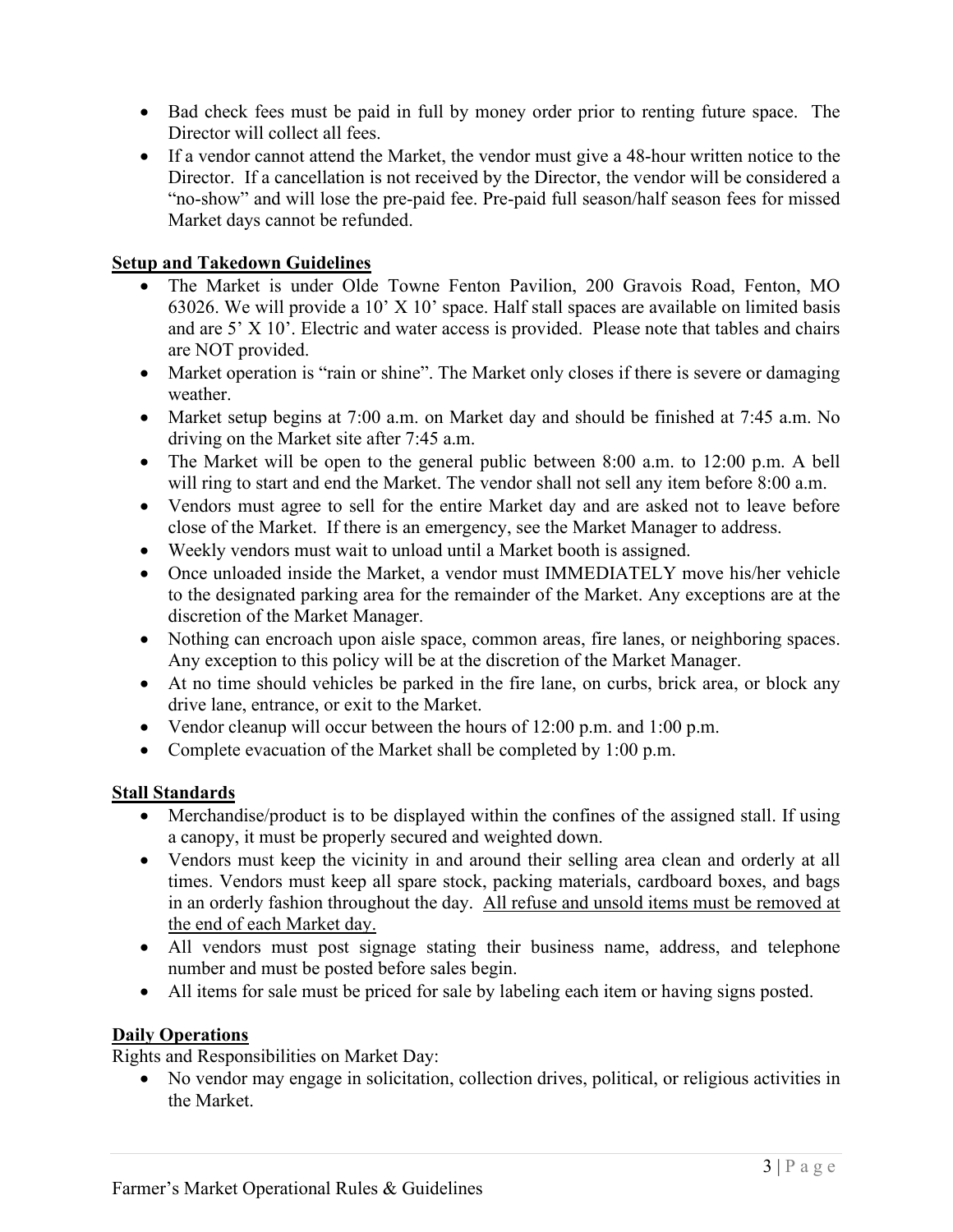- Vendors may not smoke, drink alcohol, and/or possess or use any controlled substance while at the Market other than possession of beer and/or wine sold by licensed Market vendors.
- The use of any spark, flame, or fire-producing device is prohibited in the Market without the Director's written permission. In some cases, a working fire extinguisher and fire permit may be required.
- It is the responsibility of the vendor to provide any/all chairs, tables, change, cash registers or cash boxes, signage, extension cords and covering, tape, decoration, and display equipment for business.
- Vendors shall not allow seepage or leakage of water or fluids from their stands into the aisles, other vendor's stalls, or common areas.
- The City of Fenton, and their employees, agents, or officials are hereby released from any responsibility/liability for loss or damage of merchandise/product, equipment, supplies, or the like while it is stored on site at the Market.
- The City of Fenton assumes no responsibility and is not liable for any injuries which may occur within an individual stall. Vendors are expected to keep their merchandise/product and all supplies and equipment in reasonable order and allow unimpeded access to customers.

# **Terms and Conditions of Sales**

- Each vendor shall set his/her own price. All prices must be clearly posted. Vendors are responsible for paying all state and local taxes.
- It is the responsibility of the vendor to warrant, refund, or exchange merchandise/product that is deemed unsatisfactory.
- All items offered for sale at the Market must be first quality unless they are expressly posted as "seconds" or "used".
- No group or person at the Market shall enter into any price agreement, join any organization, or collude with others for the purpose of raising, lowering, or fixing prices of products/merchandise sold at the Market, or for the purpose of keeping products/merchandise at or from the Market.
- All prepared or value-added foods must be prepackaged in accordance with the applicable health standards and regulations.
- No vendor shall use false pack (meaning the topping or facing of containers with the best products and poor products concealed underneath).

# **Health Standards**

Only vendors who have as applicable the valid permits and/or licenses, proper documentation, and are in compliance with all applicable regulations may sell or sample food at the Market.

- Any food items must be displayed or stored at least six inches (6") above the ground.
- No pets or live animals are allowed within twenty feet (20') of vendor stall(s) with the exception of support dogs.
- Sales of frozen or packaged meats are permitted if they come from an inspected source, are labeled properly, and maintained frozen. Fish may be sold frozen or fresh-on-ice. See Food Code for details.
- Eggs must meet Missouri Department of Agriculture and St. Louis County health standards. Vendors selling eggs must have a state egg license displayed. Mechanical refrigeration is required by the Department of Health (DOH).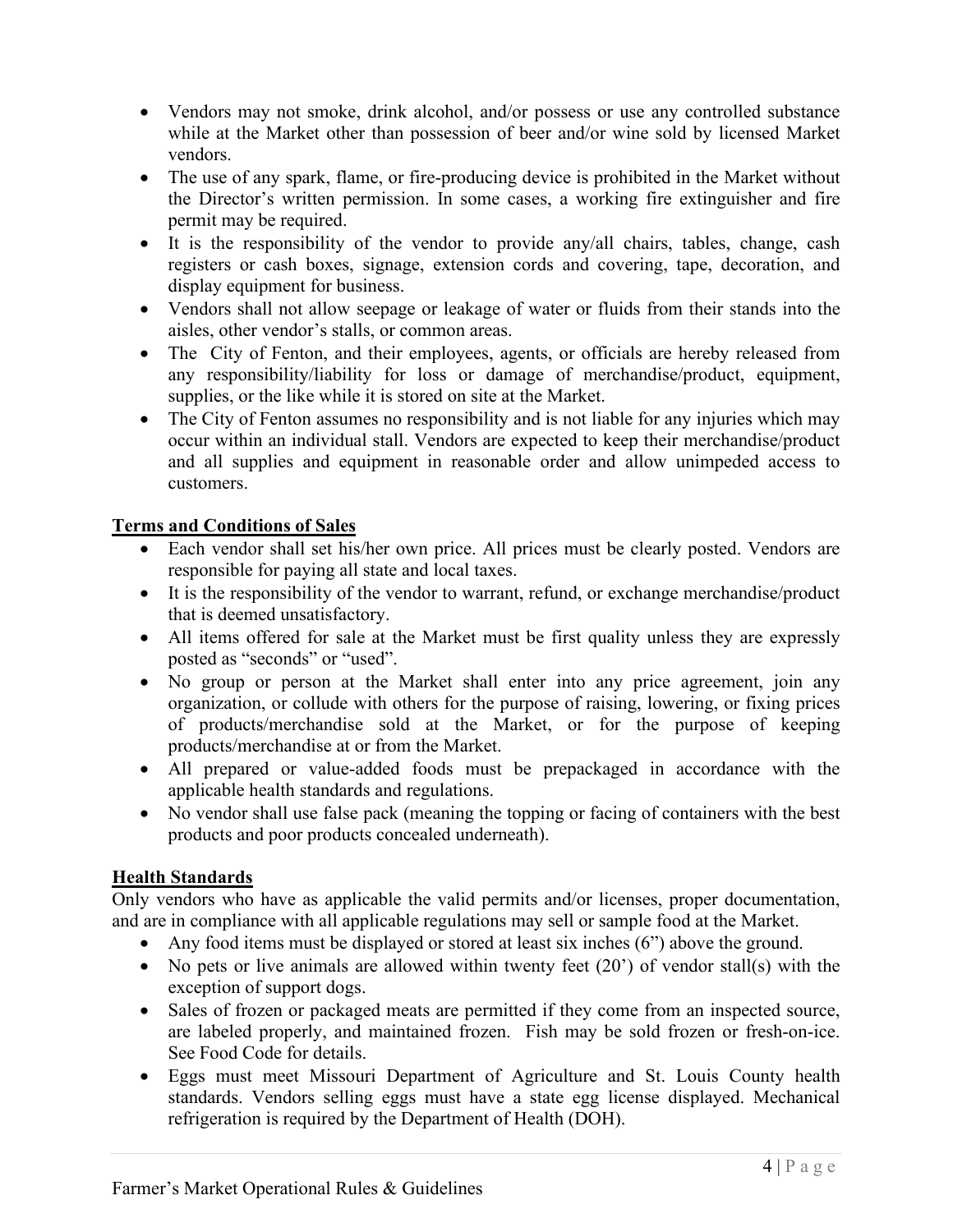- The sale of unpasteurized milk or dairy products is not allowed.
- All packaged products, baked goods, and canned goods must be processed in an approved facility. An "approved facility" is any place which has been inspected and approved by that area's regulatory authority with current documentation of compliance.
- Baked Goods Guidelines:
	- All processed products must be individually wrapped and labeled with the following information:
		- a. Name and address of manufacturer/processor preparing the food
		- b. Common name of food
		- c. List of all ingredients
		- d. Net weight of the product measure in metric and English units
		- e. Statement: "This product is prepared in a kitchen that is not subject to inspection by the Department of Health and Sanitary Services or the St. Louis County Health Department."
	- No large pan and/or tray items may be brought to the Market and then cut and wrapped. All products must be cut, wrapped, and labeled prior to coming to the Market.
- All foods on sale or display are required to be protected from contamination.
- If sampling, Samples shall be kept in approved, clean, covered containers and distributed in a sanitary manner, following the Sampling Guidelines found here: https://stlouiscountymo.gov/st-louis-county-departments/public-health/food-andrestaurants/farmers-markets/informational-documents/sampling-guidelines.

### **Non-Food Vendors**

Artists and Crafters may be vendors and are not to comprise greater than 20% of the Market by capacity.

- Artists/Crafters must be the approved vendor and be present on Market days as the seller.
- All work submitted must be primarily handmade by the vendor or products produced by the vendor.
- The handcrafted component of an art or craft piece must dominate the work; any commercial component must be transformed in a way that makes it original and unique.
- Handmade clothing must list fabric content and care instructions.
- Handmade jewelry must list all metals used.
- No art or crafts may be sold on consignment or wholesale.
- No art or crafts may be sold which are commercially produced or were assembled from commercial kits.
- No resale or used items sales will be allowed.

#### **Disciplinary Actions**

All vendors are expected to act in a professional manner and treat customers, other vendors, and all City employees with respect.

Failure to follow Market policies or any dispute about Market policies should be brought to the attention of the Market Manager promptly. The process for all vendor discipline or policy disputes are as follows: